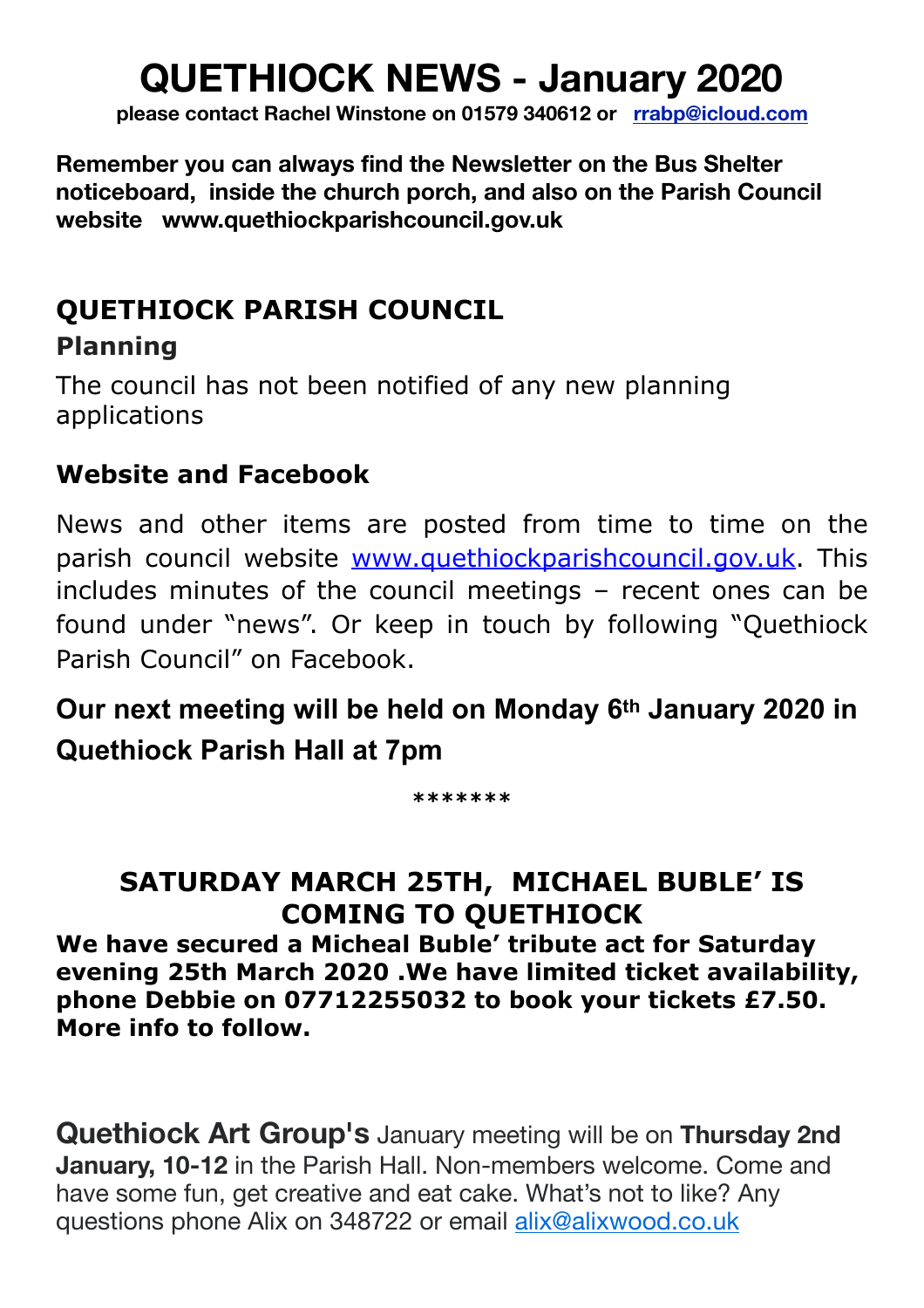**Pilates classes at Quethiock Parish Hall: Pilates classes with Liz** Court will be held on **Mondays** from **12:30pm-1:30pm**. The winter term will start on **January 6th** and run **through to the 24th February.** The cost per class is £10 if pre-paid or £11.50 for those who want to drop in. **Liz is an excellent and experienced teacher**. Come along and kick off the new year by getting back in shape! For more information contact Liz at 07526 899 781 or at [lizziecourt@hotmail.co.uk](mailto:lizziecourt@hotmail.co.uk).

**Strictly Dancing is moving to Monday evenings (except when there's a Parish Council meeting, and then it will be the Tuesday).** Quethiock Parish Hall, **7:30pm-8:30pm** on the following dates in January: **Tuesday 7th Jan, then Mondays 13th, 20th, 27th Jan.**

All levels of ability are welcome. Please contact Di Fitton at [Lanfitton@hotmail.com](mailto:Lanfitton@hotmail.com) for more information.

## **Quethiock Centenary Garden Group**

\*\*\*\*\*\*\*\*

will be hosting a

# **Bingo Night**

on

**Saturday 25th January** beginning at **7pm** 

# **Tickets are £5 per person**

For tickets, contact Susan at [Concannon.susan@yahoo.com](mailto:Concannon.susan@yahoo.com)

The proceeds from this event will be used to improve the lot next to the parish hall.

\*\*\*\*\*\*\*\*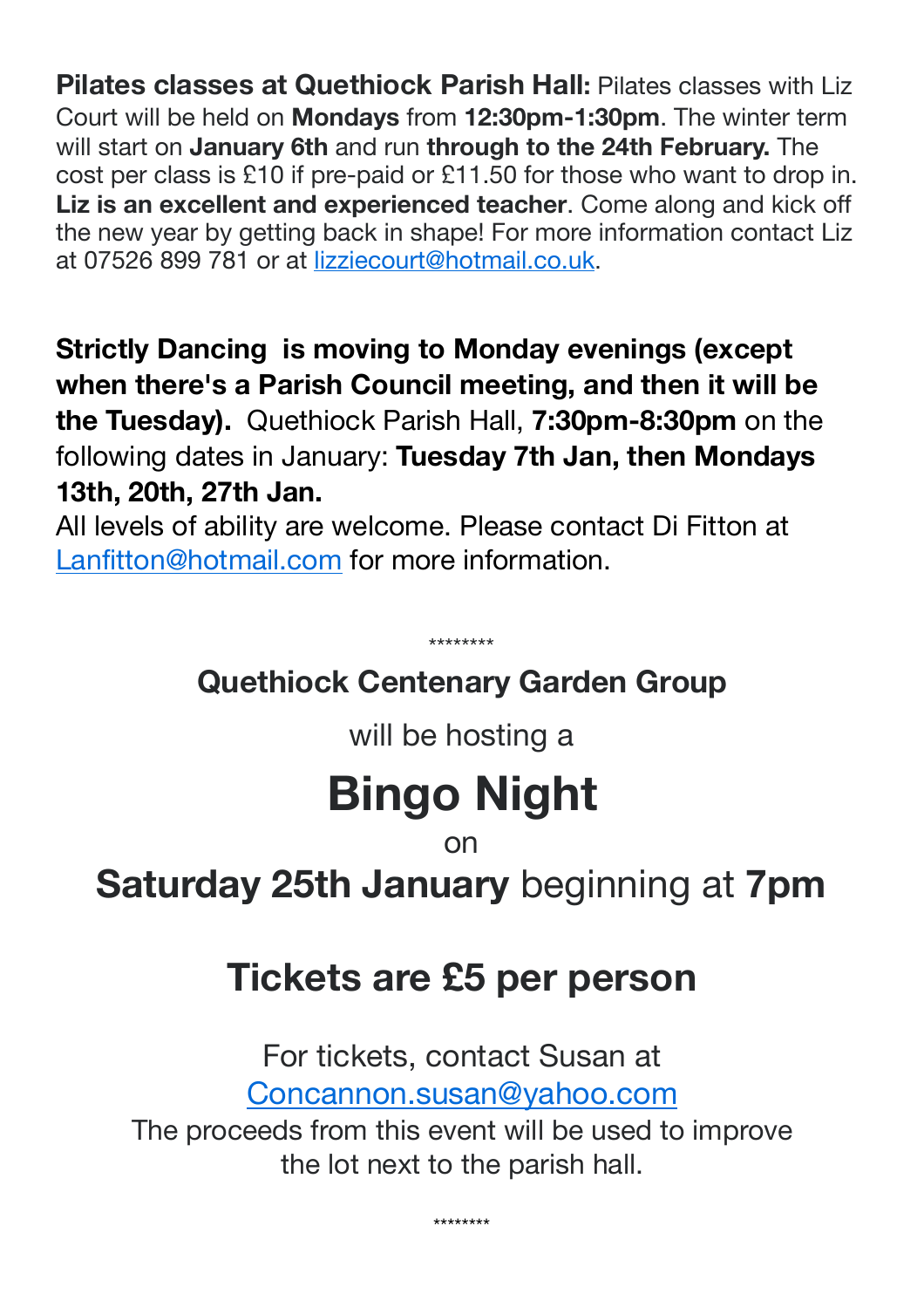### **QUETHIOCK PARISH HALL - TO HIRE THIS VENUE FOR PARTIES OR MEETINGS PLEASE CONTACT ROY VASS 01579 343043 07810348881 [royvass53@gmail.com](mailto:royvass53@gmail.com)**

#### **Quethiock Parish Hall Micro-library**

The library at the parish hall has an excellent selection of books, movies and music and it's free! You may borrow items on Wednesdays from 8am-10am or any time the hall is open.

**Craft and Chatter:** for sewing, knitting or just for a chat and a cup of tea or coffee & cake. All welcome. **Tuesdays 7th & 21st Jan, 2pm-4pm** in Quethiock Parish Hall

The ladies of the village Craft Group have had a busy year the culmination of which was a Nativity Mobile Display at the church. With the help of a few others from the village and school, a beautiful display of figures was appreciated by all who came to visit. Monies raised for Charity from the sale of work and a Prayer Tree was as follows: Primrose Appeal £124.00, St Hugh's Church £14.00, Save the Children £8.60, Chestnut Appeal £15.00

**Quethiock Parish Walk:** The next parish walk will be on **Sunday the 29th of March at 11am**. However, during the winter months, weather permitting, we may schedule some walks at short notice. Check the Quethiock Parish Council website for more information.

### **St Hugh's Church**

Please contact Rev Becca Bell [revbeccabell@gmail.com](mailto:revbeccabell@gmail.com) or 01579 532186 or 07899363458 for baptisms, weddings/wedding blessings, funerals, visiting the sick etc, or Churchwarden, Rachel 01579 340612

- **5 Jan Evening Worship at 4.30pm**
- **12 Jan Holy Communion at 11.15am**
- **19 Jan Morning Worship at 10am**
- **26 Jan Morning Worship at 10am**